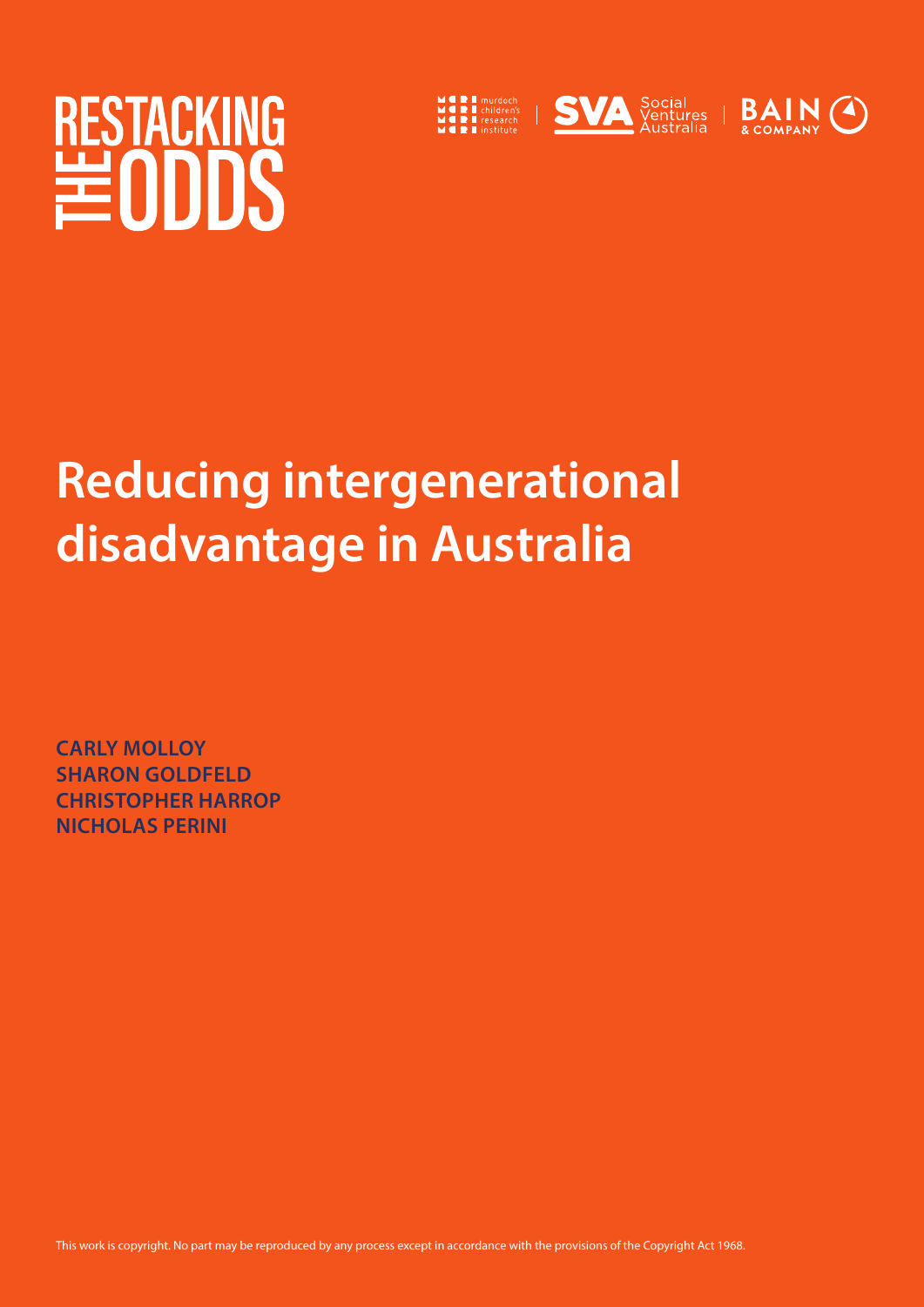

**APPROACH**

## **Reducing intergenerational disadvantage in Australia**

### **FOCUS OF OUR WORK**

**Inequities emerging in early childhood often continue into adulthood, contributing to unequal rates of low educational attainment, poor mental and physical health and low income. In some cases, this experience is part of a persistent cycle of intergenerational disadvantage. Inequities constitute a significant and ongoing social problem and – along with the substantial economic costs – have major implications for public policy.**

To redress inequities, research tells us that efforts should be delivered during early childhood (pregnancy to eight years of age) to deliver the greatest benefits. Restacking the Odds focuses on five key evidence-based interventions/platforms in early childhood: antenatal care; sustained nurse home visiting; early childhood education and care; parenting programs; and the early years of school *(see Figure 1: Five Fundamental Strategies).* 

These five strategies are only a subset of the possible interventions, but we have selected them carefully. They are notably *longitudinal* (across early childhood), *ecological* (targeting child and parent), *evidence-based, already available* in almost all communities, and able to be *targeted* to benefit the 'bottom 25 per cent'. Our premise is that by 'stacking' these fundamental interventions (i.e., ensuring they are all applied for a given individual) there will be a cumulative effect amplifying the impact and sustaining the benefit.

Our intent is to use a combination of data-driven, evidence-

based and expert informed approaches to develop measurable best practice indicators of quality, quantity and participation for each of the five strategies:

**Quality:** Are the strategies *delivered effectively*, relative to evidence-based performance standards? A strategy with 'quality' is one for which there is robust evidence showing it delivers the desired outcomes. A large number of research studies have explored aspects of this question (i.e., "what works?"). Therefore, we pay particular attention to the quality dimension in our work and analysis.

**Quantity:** Are the strategies *available locally* in sufficient quantity for the target population? 'Quantity' helps us determine the quantum of effort and infrastructure needed to deliver the strategy adequately for a given population.

**Participation:** Do the appropriately targeted children and families *participate at the right dosage levels*? 'Participation' shows us what portion of the relevant groups are exposed to the strategy at the level required to generate the desired benefit (e.g., attending the required number of antenatal visits during pregnancy). Participation levels can be calculated whether the strategy is universal (for everyone), or targeted (intended to benefit a certain part of the population).

These indicators will help identify gaps and priorities in Australian communities. We will test preliminary indicators in 10 communities over the next three years to determine which are pragmatic to collect, resonate with communities, and provide robust measures to stimulate community and government action.

| <b>Five fundamental strategies</b>                                                                     |                                                                                                                                                                                 |                                                                       |                                                                |  |  |  |  |
|--------------------------------------------------------------------------------------------------------|---------------------------------------------------------------------------------------------------------------------------------------------------------------------------------|-----------------------------------------------------------------------|----------------------------------------------------------------|--|--|--|--|
| Antenatal                                                                                              | Early childhood                                                                                                                                                                 |                                                                       | <b>School years</b>                                            |  |  |  |  |
|                                                                                                        | Birth to 2 years<br>2-5 years                                                                                                                                                   |                                                                       |                                                                |  |  |  |  |
| <b>Antenatal care</b>                                                                                  |                                                                                                                                                                                 | <b>Early childhood education and care</b>                             | <b>Early years of school</b>                                   |  |  |  |  |
| • Targeted at parents                                                                                  | • Targeted at all children (in groups)                                                                                                                                          |                                                                       | • Targeted at all children                                     |  |  |  |  |
| Centre-based                                                                                           | • High quality for all children                                                                                                                                                 |                                                                       | • School-based                                                 |  |  |  |  |
| <b>Outcomes: healthy birth weight, good</b><br>brain health, appropriate care,<br>'adequate parenting' | Delivered out of home in a 'pseudo-home-learning<br>environment'<br>• Outcomes: children on optimal developmental pathway<br>(cognitive and social-emotional), school readiness |                                                                       | Outcomes: children on<br>optimal learning pathway<br>by Year 3 |  |  |  |  |
| $\overline{2}$<br><b>Sustained nurse home visiting</b>                                                 | <b>Parenting programs</b>                                                                                                                                                       |                                                                       |                                                                |  |  |  |  |
| Targeted at disadvantaged parents                                                                      |                                                                                                                                                                                 | Targeted at parents whose children have behavioural issues            |                                                                |  |  |  |  |
| • Health and development support                                                                       |                                                                                                                                                                                 | (higher prevalence in disadvantaged families)                         |                                                                |  |  |  |  |
| Home-based                                                                                             |                                                                                                                                                                                 | • Centre-based, delivered in groups or 1:1                            |                                                                |  |  |  |  |
| • Outcomes: parents develop parenting skills                                                           |                                                                                                                                                                                 | Outcomes: remedy of specific emerging behavioural issues<br>$\bullet$ |                                                                |  |  |  |  |

Figure 1: F**ive Fundamental Strategies**. These pivotal strategies have been shown to address the most important and modifiable issues.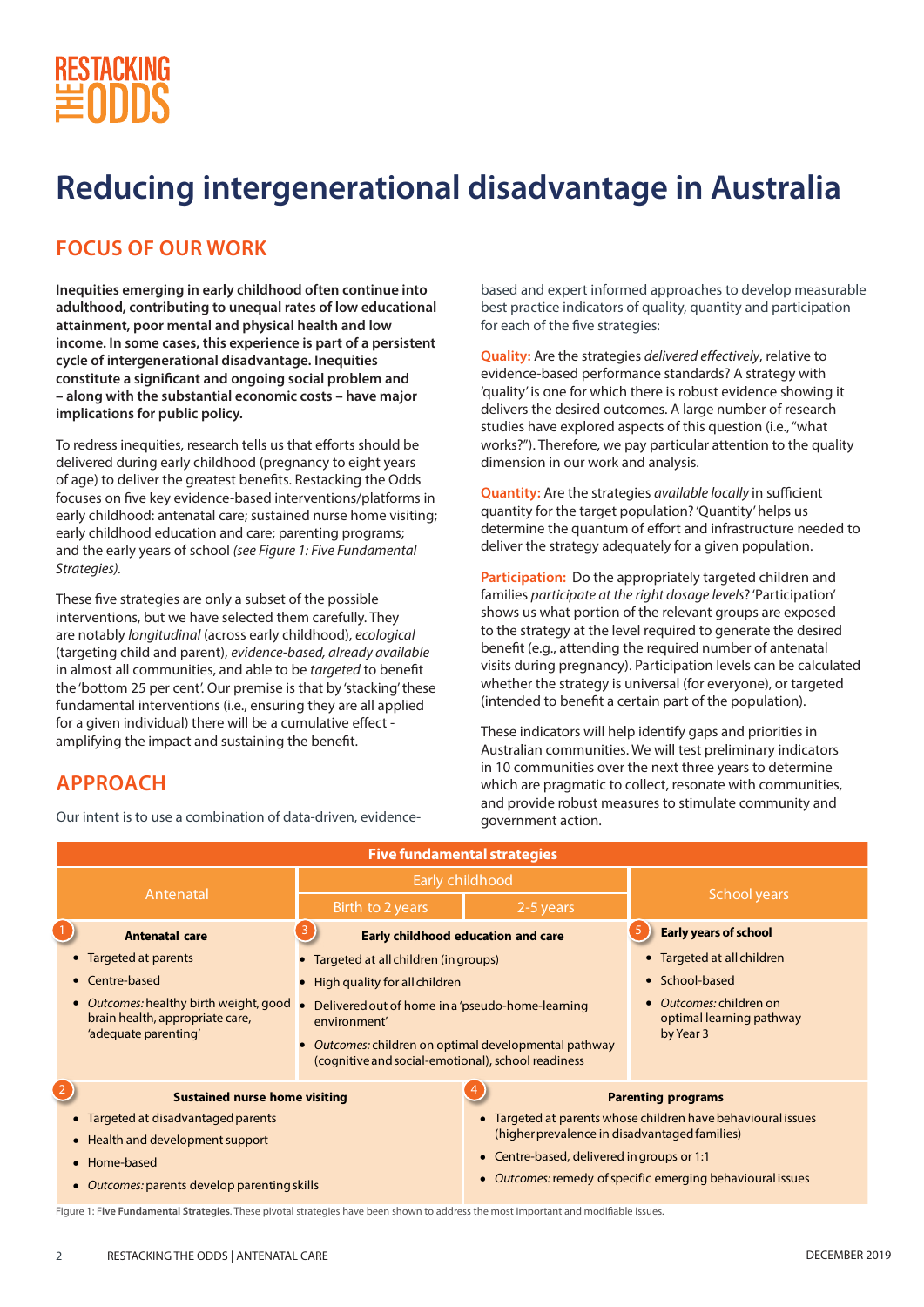

| <b>Funnel framework</b>                                                       |                                                                                                                                       |                                                                                                              |                                                                                           |                                                  |  |  |
|-------------------------------------------------------------------------------|---------------------------------------------------------------------------------------------------------------------------------------|--------------------------------------------------------------------------------------------------------------|-------------------------------------------------------------------------------------------|--------------------------------------------------|--|--|
|                                                                               | Drivers of performance gaps in a given community                                                                                      |                                                                                                              |                                                                                           |                                                  |  |  |
|                                                                               | 1. Quantity                                                                                                                           | 2. Quality                                                                                                   | 3. Participation                                                                          |                                                  |  |  |
| Design and<br>delivery of the<br><b>Five Fundamental</b><br><b>Strategies</b> | $\bullet$ Are the five<br>strategies available<br>locally in sufficient<br>quantity, relative<br>to size of the target<br>population? | • Are the strategies<br>delivered<br>effectively, relative<br>to evidence-based<br>performance<br>standards? | • Do the targeted<br>children and families<br>participate, at the<br>right dosage levels? | Positive<br>outcomes<br>in target<br>populations |  |  |
|                                                                               | Supply and demand<br>dynamics                                                                                                         | Local leadership<br>and skills base                                                                          | Awareness                                                                                 |                                                  |  |  |
| Contributing<br>factors<br>(and levers for<br>improvement)                    | <b>Policy settings</b>                                                                                                                | <b>Agreed standards</b><br>and economics                                                                     | Affordability                                                                             |                                                  |  |  |
|                                                                               | Funding<br>and resources                                                                                                              | <b>Incentives</b><br>and enforcement                                                                         | Appeal and<br>approachability                                                             |                                                  |  |  |
|                                                                               | Visibility, evidence and measurement                                                                                                  |                                                                                                              |                                                                                           |                                                  |  |  |

Figure 2: **The Funnel Framework**. The Funnel Framework will apply a structured, quantitative lens to the issues, and simplify the challenging task of identifying priorities for action across a complex ecosystem. This framework highlights the three key drivers of successful outcomes for the Five Fundamental Strategies: quantity, quality and participation. In any given community, the importance of these three drivers will vary across each strategy; they will also vary across communities. These drivers will be quantified, at the level of precision appropriate to influence key decision makers. Several contributing factors explain the status of each driver, and these same factors are levers for future improvement.

| <b>Prioritisation matrix</b> |                                         |                                                                                                                       |                                                                                                            |                                                                                           |  |  |  |
|------------------------------|-----------------------------------------|-----------------------------------------------------------------------------------------------------------------------|------------------------------------------------------------------------------------------------------------|-------------------------------------------------------------------------------------------|--|--|--|
|                              |                                         | Drivers of performance gaps in a given community                                                                      |                                                                                                            |                                                                                           |  |  |  |
|                              |                                         | Quantity                                                                                                              | Quality                                                                                                    | Participation                                                                             |  |  |  |
|                              | Antenatal support                       | $\mathbf 0$                                                                                                           | $\mathbf 0$                                                                                                | $\mathbf 0$                                                                               |  |  |  |
|                              | <b>Sustained nurse</b><br>home visiting | M                                                                                                                     | $\bullet$                                                                                                  | <b>M</b>                                                                                  |  |  |  |
| Five fundamental strategies  | Early childhood<br>education and care   | $\mathbf 0$                                                                                                           | $\mathbf{M}$                                                                                               | <b>M</b>                                                                                  |  |  |  |
|                              | Parenting programs                      | M                                                                                                                     | <b>M</b>                                                                                                   | $\mathbf 0$                                                                               |  |  |  |
|                              | Early years of school                   | $\mathbf 0$                                                                                                           |                                                                                                            | 0                                                                                         |  |  |  |
|                              |                                         | • Are the strategies<br>available locally in<br>sufficient quantity,<br>relative to size of the<br>target population? | • Are the strategies<br>delivered effectively,<br>relative to evidence-<br>based performance<br>standards? | • Do the targeted<br>children and families<br>participate, at the<br>right dosage levels? |  |  |  |

Figure 3: **The Prioritisation Matrix**. By combining the Five Fundamental Strategies with the Funnel Framework, an actionable view of the priorities will be created in any given community (and of patterns across communities). An example is shown in simplified form highlighting the areas for each strategy that are high, medium or low for each driver of performance (note: scores are purely illustrative).